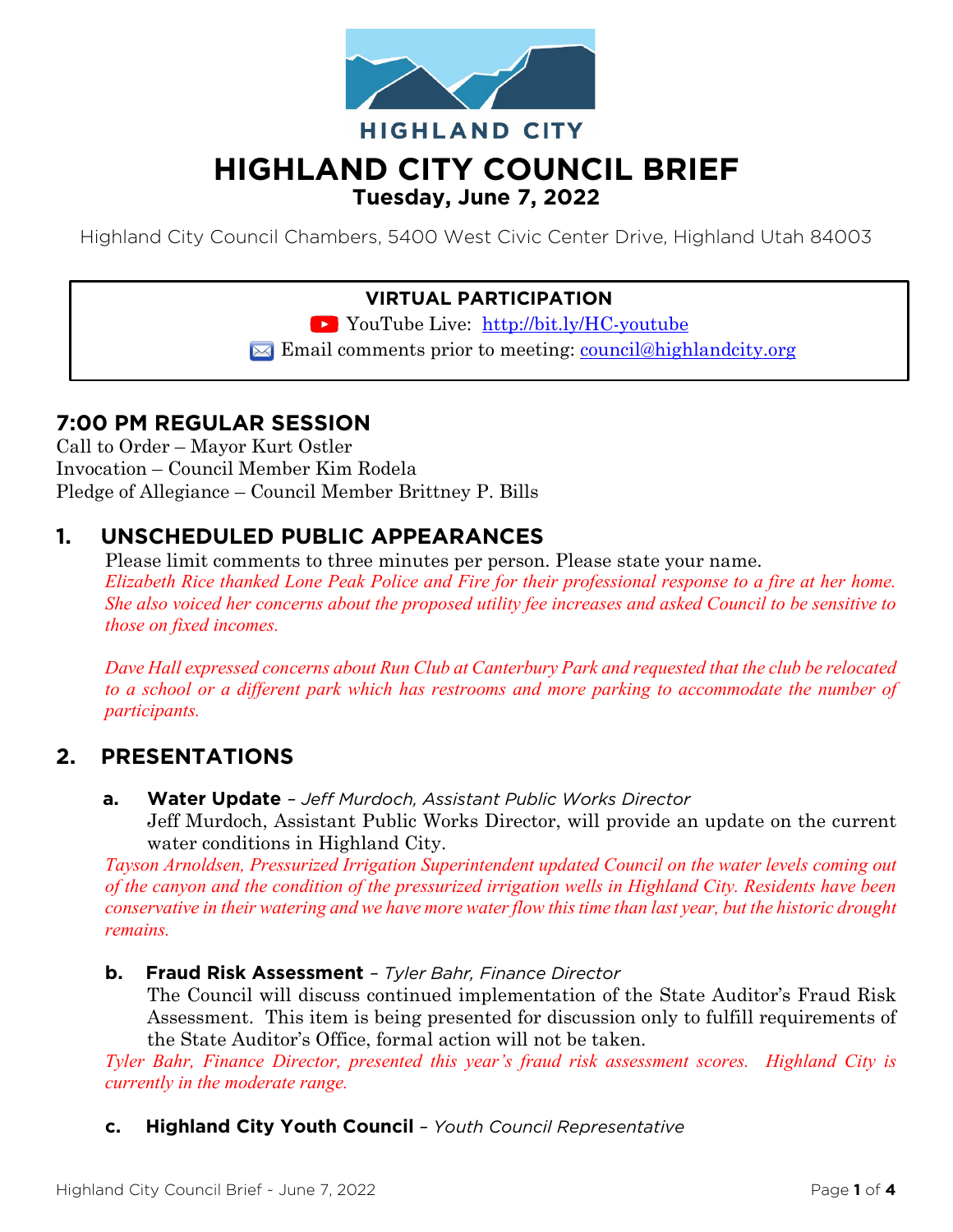A member of the Highland City Youth Council will report on previous and upcoming activities.

*Sophia Thompson, Government Chair for the Youth Council, informed City Council that they are working on the Youth Night for Highland Fling. The Youth Night will include a movie and concessions.*

### **3. CONSENT ITEMS** *(5 minutes)*

Items on the consent agenda are of a routine nature or have been previously studied by the City Council. They are intended to be acted upon in one motion. Council members may pull items from consent if they would like them considered separately.

**a. Approval of Meeting Minutes** *Administrative – Stephannie Cottle, City Recorder* **– PASSED 3:0 (Council Member Timothy A. Ball and Council Member Sarah D. Petersen were absent)**

City Council Work Session – April 12, 2022 and City Council Work Session and Regular Meeting – April 19, 2022

*Next step: the minutes will become part of the permanent record.*

**b. ACTION: Building Inspector Vehicle Purchase** *Administrative – Nathan Crane, AICP, City Administrator/Community Development Director* **– PASSED 4:0 (Council Member Timothy A. Ball was absent)**

The City Council will consider a request to authorize purchase of a four-wheel drive vehicle to be used by the Building Department. The Council will take appropriate action. *Next step: Staff will work with the dealership through the purchase process.*

**c. RESOLUTION/AGREEMENT: Utah County Community Development Block Grant Program Interlocal Agreement** *Administrative – Stephannie Cottle, City Recorder* **– PASSED 3:1 (Council Member Scott L. Smith voted no, Council Member Timothy A. Ball was absent)**

The City Council will consider entering into an amended interlocal agreement with Utah County relating to the Community Development Block Grant Program for fiscal year 2023, 2024, and 2025. The Council will take appropriate action.

*Next step: Staff will work to execute the agreement with Utah County. The option to use this grant program will be available to Highland City for 2023-2025.*

### **4. PUBLIC HEARING/ACTION: DECLARATION OF SURPLUS PROPERTY AND PROPERTY EXCHANGE/BOUNDARY LINE AGREEMENT** *Legislative –*

*Kellie Smith, Planner/GIS Analyst* **– PASSED 4:0 (Council Member Scott L. Smith abstained)** The City Council will hold a public hearing to consider the disposal of 13,374 square feet of public property along the Highland City border in the Beacon Hills Plat H subdivision. The City Council will also review the proposed Property Exchange and Boundary Line Agreement between Highland City and Alpine Joint Venture. The Council will take appropriate action. *Next step: Staff will work with Alpine Joint Venture to complete the property exchange.*

# **5. CONSTRUCTION CONTRACT: FENCING FOR HOG HOLLOW TRAILHEAD CONNECTION TO DRAPER TRAIL SYSTEMS** *Administrative –*

*Andy Spencer, Public Works Director/City Engineer* **– PASSED 5:0** The City Council will consider the award of a contract for installation of a black vinyl-coated chain link fence in conjunction with the trail realignment on the west side of the Hog Hollow pressurized irrigation pond. The Council will take appropriate action.

*Next step: Staff will work with Northwest Fence to complete the installation of the fence.*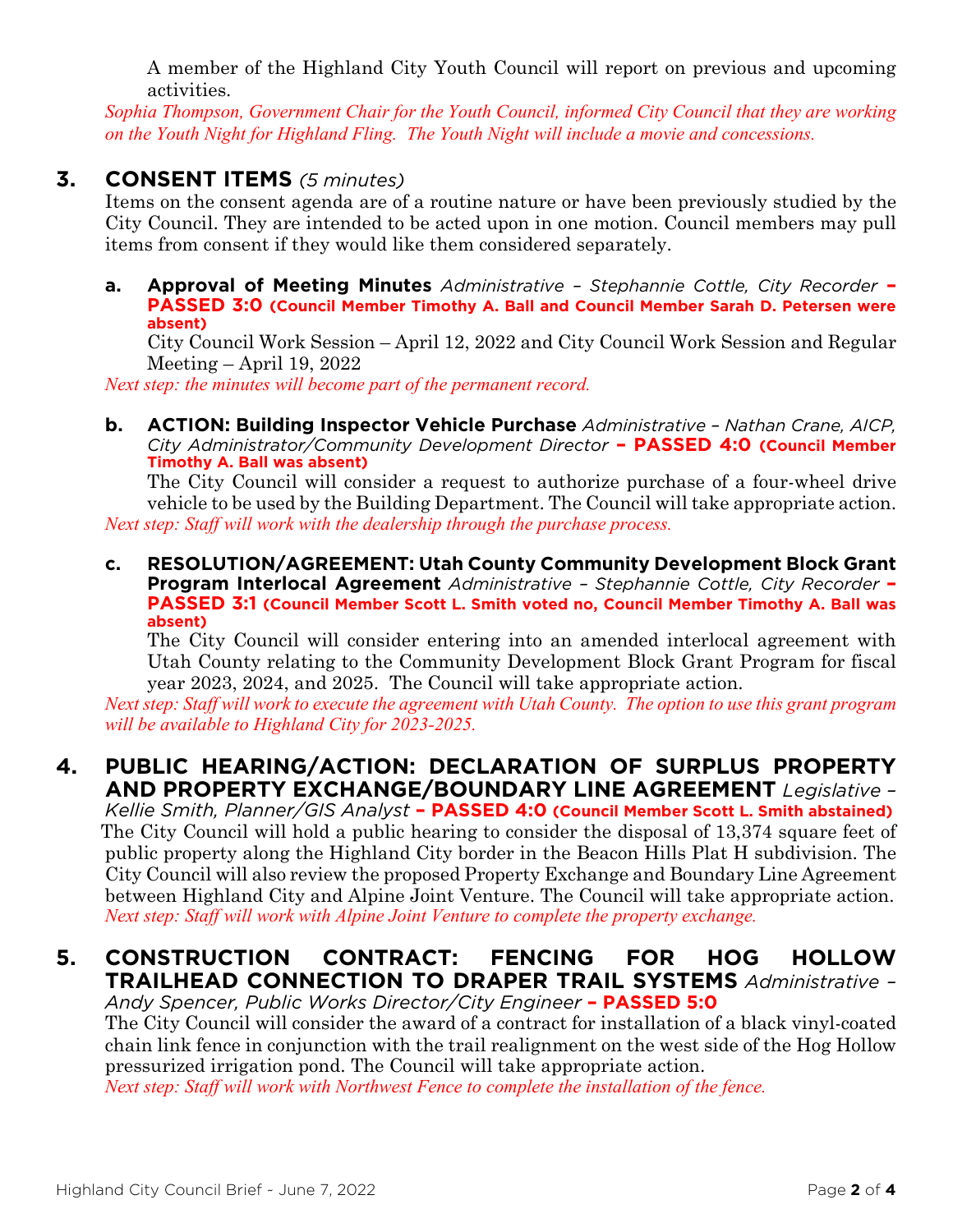#### **6. DISCUSSION: ARCHITECTURAL REVIEW – TEN SEVEN HUNDRED BROWNSTONE UNITS** *Legislative – Kellie Smith, Planner/GIS Analyst*

The City Council will provide input regarding the architectural elevations for the Brownstone Units in the Ten Seven Hundred subdivision located at approximately 10786 N 5320 W. This item is for discussion and direction only.

*The City Council discussed the design and architecture of the Brownstone units in the Ten Seven Hundred Subdivision, including the entrance to the units.*

## **7. AGREEMENT: PUBLIC/PRIVATE PARTNERSHIP WITH USAC**

*Administrative – Nathan Crane, AICP City Administrator/Community Development Director* **– PASSED 3:2 (Council Member Kim Rodela and Council Member Sarah D. Petersen voted no)**

The City Council will review a proposed lease agreement with Utah Surf Athletic Club (USAC) for a Public/Private Partnership for the construction and use of the soccer fields at Mountain Ridge Park. The Council will take appropriate action.

*Next step: Staff will work with Surt Association to update the agreement to include a fair valuation of the work and design of the fields for the purpose of future buyout. A final agreement will come back to City Council for their approval.*

### **8. PLAT AMENDMENT: PHEASANT HOLLOW PLAT C AMENDED** *Legislative*

*– Kellie Smith, Planner/GIS Analyst* **– PASSED 4:0 (Council Member Scott L. Smith recused)** The City Council will consider a request by Highland City staff to amend the Pheasant Hollow Plat C subdivision to adjust the easement on the south side of Lot 1. The City Council will take appropriate action.

*Next step: Staff will ensure that the final plat is recorded at the Utah County Recorder's office.*

#### **9. CONTRACT: THREE PAVILIONS FOR MOUNTAIN RIDGE PARK**  *Administrative – Nathan Crane, AICP, City Administrator/Community Development Director* **– PASSED 5:0**

The City Council will consider a request to approve the purchase contracts with Smith Steelworks, LLC for three pavilions and twenty-four picnic tables for Mountain Ridge Park in the amount of \$203, 261 and authorize the Mayor or City Administrator and City Recorder to execute the necessary contract for the projects. The Council will take appropriate action. *Next step: Staff will move forward with the purchase of 3 pavilions and 24 picnic tables for Mountain Ridge Park.*

#### **10. AGREEMENT: 2022 DEBRIS BASIN PROJECT INTERLOCAL COOPERATION AGREEMENT** *Legislative – Andy Spencer, Public Works Director/City Engineer* **– CONTINUED 5:0**

The City Council will consider an interlocal agreement with American Fork City and Cedar Hills City pertaining to the pending reconstruction of the jointly owned and managed American Fork Canyon Debris Basin. The Council will take appropriate action. *Next step: This item will be brought back at a later meeting for further consideration.*

#### **11. CONSTRUCTION CONTRACT: APPROVE CONTRACT FOR HIGHLAND CITY TREE REPLACEMENT PROJECT** *Administrative - Andy Spencer, Public Works Director/City Engineer* **– FAILED 5:0**

The City Council will consider accepting the bid from Stratton & Bratt Landscapes, LLC to replace 85 city owned trees. The Council will take appropriate action.